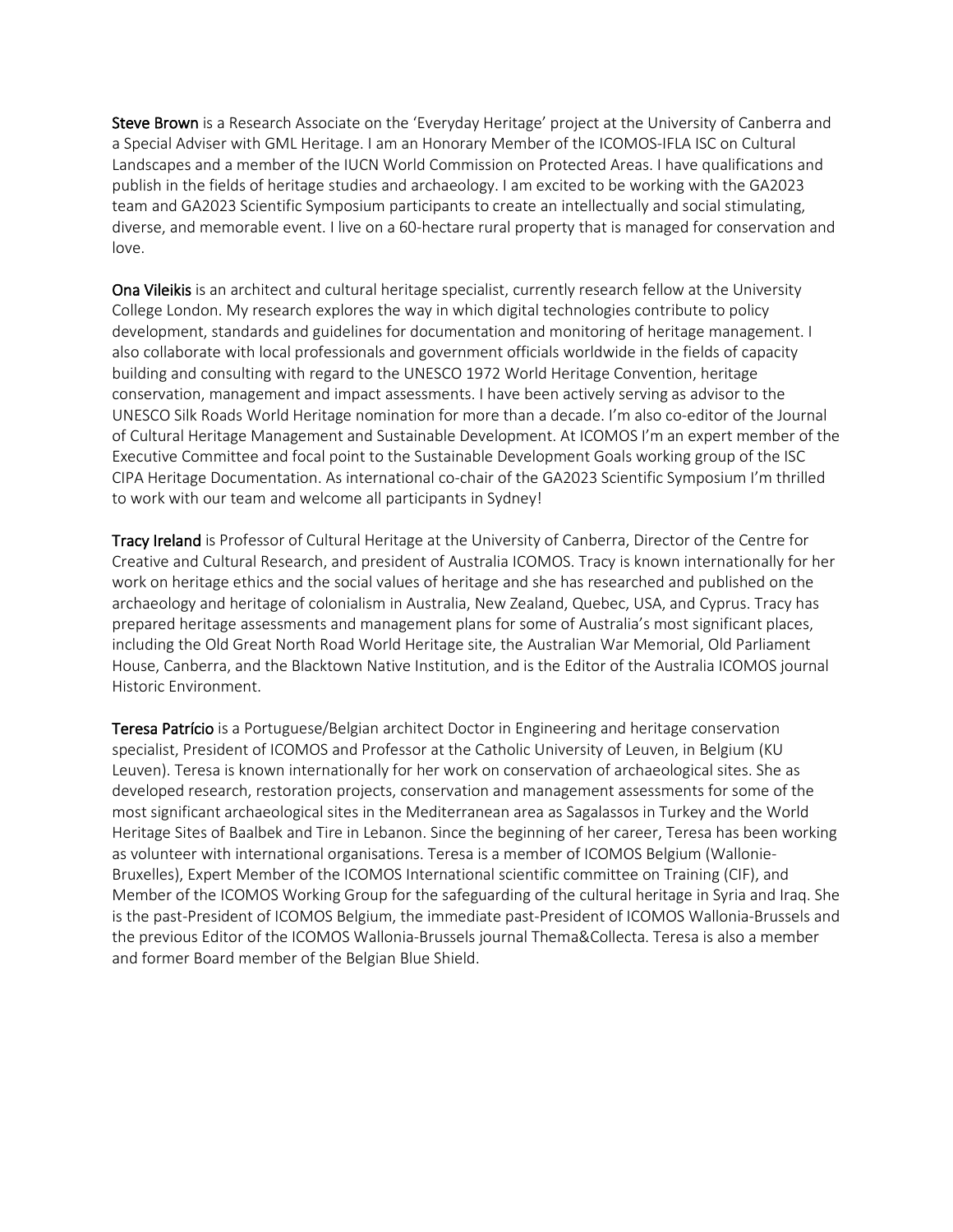Caitlin Allen is a Sydney-based archaeologist and heritage specialist. She worked for the NSW State Government for nearly 20 years as both a heritage administrator and hands-on practitioner. She is currently based at The University of Sydney, undertaking her PhD and working as a sessional lecturer in The Master of Museum and Heritage Studies Program. Her current research interests focus on the public benefits of archaeological conservation in urban areas and the ways these remains contribute to the creation of liveable cities and community wellbeing. Caitlin is a Member of the NSW Heritage Council's Approvals Committee, an Expert Member of ICAHM and a former Vice President of Australia ICOMOS.

Anita Smith is an archaeologist and academic with research interests in World Heritage, cultural landscapes and the cultural heritage of the Pacific Islands. She is a Lecturer in the Master of Professional Archaeology at La Trobe University, Melbourne, Australia and the Cultural Expert member of Australia's Delegation to the UNESCO World Heritage Committee (2017 – 2021).She has advised communities, State and Australian Governments on World Heritage nominations for cultural sites, including the recently inscribed Budj Bim Cultural Landscape, Australia, and on heritage conservation programs in the Pacific Islands where she has been an Advisor to the Pacific World Heritage Program since 2004. Her current field research with communities on the Micronesian island of Yap, is mapping the contemporary significance of the social landscape of Yapese Stone Money. Anita is a member of Australia ICOMOS and the ICOMOS International Scientific Committee on Archaeological Heritage Management (ICAHM).

Tanya Koeneman is a proud descendant of the La Perouse Aboriginal community, and Co-Chair of the GA2023 Indigenous Advisory Panel. Tanya is the Director, Aboriginal Strategy and Outcomes at NSW Department of Planning, Industry and Environment, where she contributes to best practice strategic land use planning and management in New South Wales, particularly as it relates to improved economic development of Aboriginal communities and the promotion and protection of Aboriginal culture and heritage. Tanya was formerly Senior Team Leader in the Heritage Division, Office of Environment and Heritage, with responsibility for state-wide coordination of Aboriginal heritage listings on the State Heritage Register an Aboriginal Place listings under the NSW National Parks and Wildlife Act. Tanya also co-ordinated Aboriginal Heritage funding within the NSW Heritage Incentives Program and served on the Aboriginal Heritage Advisory Panel for the NSW Heritage Council.

Mikel Landa is a Ph.D. Architect that has combined profession and academy for more than 25 years. Teaching at the ETSAUN while carrying out conservation projects at his own professional office, Landa-Ochandiano arquitectos, his background combines a strong technical base with experience in research and management of cultural landscapes. His doctoral thesis resulted the starting point of a constant research on wooden heritage repair soft techniques, that has led to a large number of surgical conservation works carried out in wooden heritage. During 14 years, he has led the recovery of Añana Saltworks Cultural Landscape, an organically evolved continuing landscape, which included leading the Master Plan, the conservation works, working with the stakeholders and administrations, raising awareness about the viability of its recovery keeping to authenticity and the management of the site.

Nupur Prothi - In line with her education in Delhi and York, U.K, Nupur has contributed to landscape architecture, planning and heritage conservation through practice and teaching. She has contributed to award winning public projects through Beyond Built, a Delhi based project lab. Living in Stockholm since 2017 she hopes to drive change in the field of water, heritage and placemaking. She began volunteering with international organisations early on in her career. She was Co- Chair for the Scientific Symposium for the 19th ICOMOS General Assembly in Delhi in 2017 on 'heritage and democracy'. She is currently Secretary General of ICOMOS International Scientific Committee of Cultural Landscapes and Advisory Circle Member of the International Federation of Landscape Architects (IFLA). She has contributed to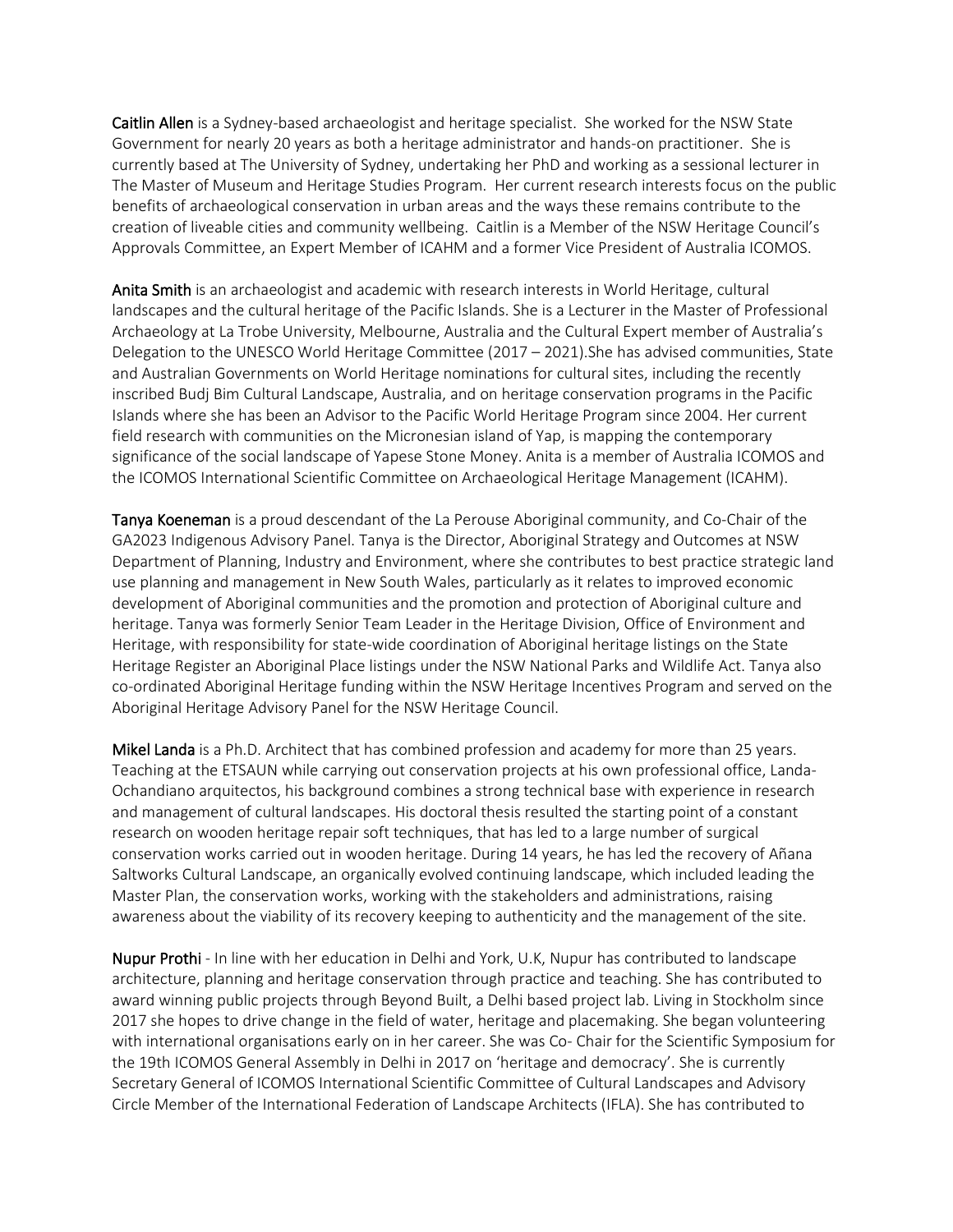ISOCARP (International Society of City and Regional Planners) for over two decades. She is passionate about engaging with children, youth, and emerging professionals disseminating the skill of 'reading the landscape' in her quest towards liveable urban environments.

Nargiz Aituganova is a deputy head and a research associate at the Department for World Heritage and International Communications of the Likhachev Research Institute for Cultural and Natural Heritage, Russia. She also works as World Heritage coordinator of Bolgar Historical and Archaeological Complex and organizes annual World Heritage Volunteers youth action camps in Bolgar and other cultural heritage sites in Russia. Nargiz earned a master degree in World Heritage Studies from the University of Birmingham, United Kingdom, and currently studies Classic and Oriental Archaeology in the Higher School of Economics National Research University, Russia.

Ève Wertheimer is a conservation architect based in Montreal, Ève Wertheimer has worked for 20 years on the conservation of buildings and landscapes, with practical experience on a range of projects throughout Canada in both the public and private sectors, as well as in various positions linked to heritage policy development and implementation at the government level. Through these multiple lenses, she continues to explore the relationship between theory and practice as it manifests itself both in heritage and planning policy, as well as through specific projects. She has a particular interest for cultural landscapes, namely in the context of natural protected areas, and for the relationship between natural and cultural heritage and their conservation. In addition to her volunteer involvement with local heritage organizations, Ève has been the secretary of ICOMOS Canada, and keenly taken part in several of the organization's international activities.

Kristen Walker Painemilla has been with Conservation International for 17 years. She is Senior Vice President and Managing Director for the Policy Center for Environment and Peace. Kristen is the Chair of the Specialist Group on Indigenous Peoples Customary and Environmental Law and Human Rights with the Commission on Environment, Economic and Social Policy (CEESP) of IUCN. CEESP contributes to the IUCN Mission by providing insights and expertise and promoting policies and action to harmonise the conservation of nature with the crucial socioeconomic and cultural concerns of human communities such as livelihoods, human rights and responsibilities, human development, security, equity, and the fair and effective governance and equitable sharing of natural resources. Kristen holds her degree in Latin American Studies and Anthropology from George Washington University; and is the author of Indigenous Peoples and Conservation: From Rights to Resource Management (2010), which draws on years of experience working with indigenous peoples.

Verónica Heras is a researcher in the cultural heritage area. Since 2007, she is an Architect for the Universidad de Cuenca. In 2009, she obtained a master's degree from the Raymond Lemaire International Center for Conservation at KULeuven. Later at the same University, she carried out her doctoral research where she developed a monitoring system based on preventive conservation strategies. She has extensive experience in theory and heritage documentation; which are supported by publications in scientific journals. She currently seeks to combine scientific research with practice and transmit it to students from her teaching experience at the University of Azuay since 2017.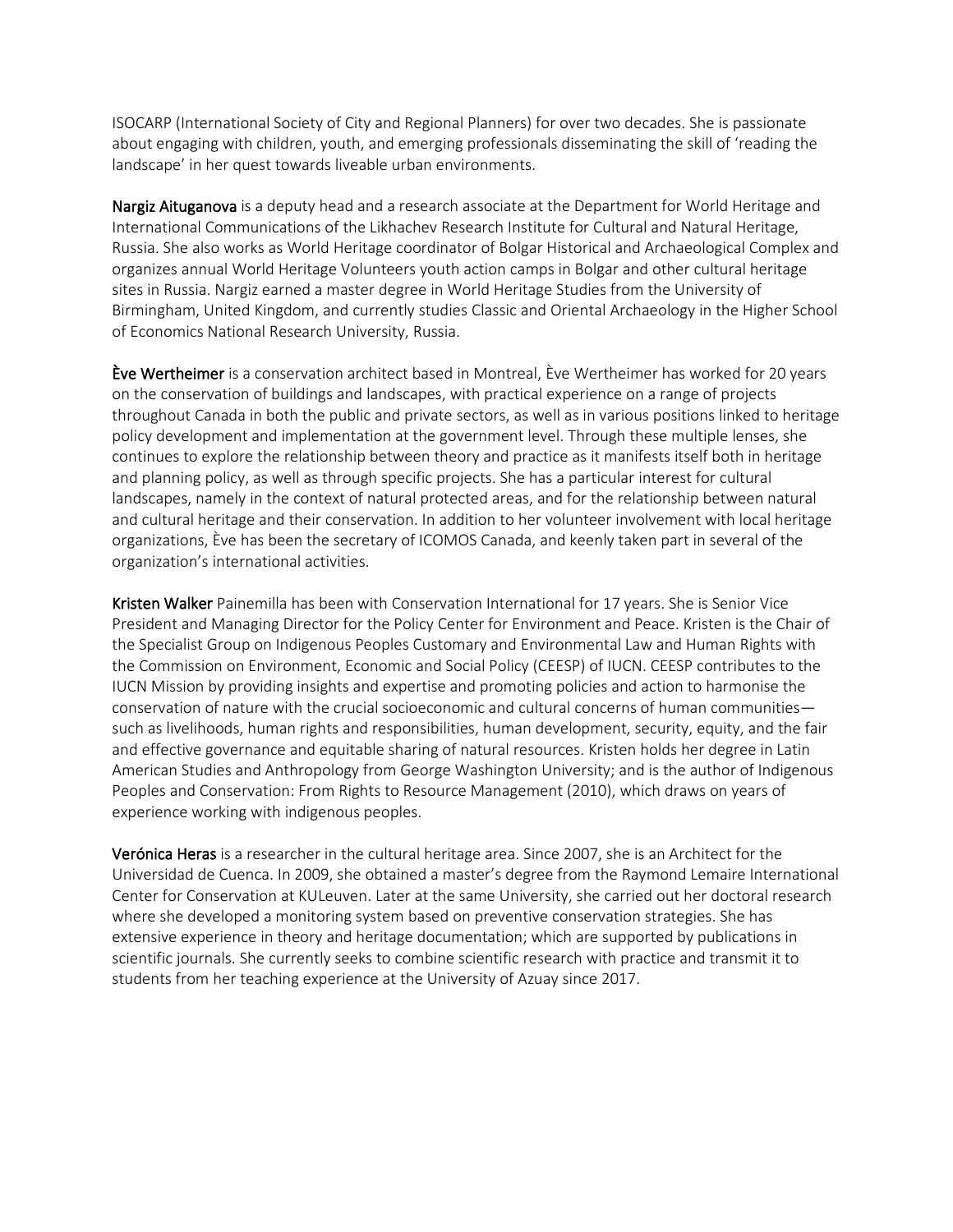## Français

Steve Brown est chercheur associé au projet "Everyday Heritage" à l'Université de Canberra et conseiller spécial auprès de *GML Heritage*. Je suis membre honoraire de l'ICOMOS-IFLA ISC sur les paysages culturels et membre de la Commission mondiale de l'UICN sur les zones protégées. J'ai des qualifications et je publie dans les domaines des études du patrimoine et de l'archéologie. Je suis enthousiaste à l'idée de travailler avec l'équipe de l'AG2023 et les participants au symposium scientifique de l'AG2023 pour créer un événement intellectuellement et socialement stimulant, diversifié et mémorable. Je vis sur une propriété rurale de 60 hectares qui est gérée pour la conservation et l'amour.

Ona Vileikis est architecte et spécialiste du patrimoine culturel. Elle est actuellement chargée de recherche à l'University College London. Mes recherches portent sur la manière dont les technologies numériques contribuent à l'élaboration de politiques, de normes et de lignes directrices pour la documentation et le suivi de la gestion du patrimoine. Je collabore également avec des professionnels locaux et des responsables gouvernementaux du monde entier dans les domaines du renforcement des capacités et du conseil en ce qui concerne la Convention du patrimoine mondial de 1972 de l'UNESCO, la conservation du patrimoine, la gestion et les évaluations d'impact. Depuis plus de dix ans, je joue un rôle actif en tant que conseiller pour la nomination des Routes de la Soie au patrimoine mondial de l'UNESCO. Je suis également co-rédacteur du *Journal of Cultural Heritage Management and Sustainable Development*. Au sein de l'ICOMOS, je suis un expert membre du comité exécutif et le point focal du groupe de travail sur les objectifs de développement durable du CSI CIPA *Heritage Documentation*. En tant que co-président international du symposium scientifique GA2023, je suis ravi de travailler avec notre équipe et d'accueillir tous les participants à Sydney !

Tracy Ireland est professeur de patrimoine culturel à l'Université de Canberra, directrice du Centre de recherche créative et culturelle, et présidente de l'ICOMOS Australie. Tracy est connue internationalement pour son travail sur l'éthique du patrimoine et les valeurs sociales du patrimoine. Elle a mené des recherches et publié des articles sur l'archéologie et le patrimoine du colonialisme en Australie, en Nouvelle-Zélande, au Québec, aux États-Unis et à Chypre. Tracy a préparé des évaluations du patrimoine et des plans de gestion pour certains des lieux les plus importants d'Australie, notamment le site du patrimoine mondial de l'*Old Great North Road*, le Mémorial australien de la guerre, *l'Old Parliament House* de Canberra et la *Blacktown Native Institution*. Elle est également éditrice de la revue *Historic Environment* de l'ICOMOS Australie.

Teresa Patrício est une architecte portugaise et belge, docteur en ingénierie et spécialiste en conservation du patrimoine, présidente de l'ICOMOS et professeur à l'Université catholique de Louvain, en Belgique (KU Leuven). Teresa est connue internationalement pour son travail sur la conservation des sites archéologiques. Elle a développé des recherches, des projets de restauration, des évaluations de conservation et de gestion pour certains des sites archéologiques les plus importants de la région méditerranéenne comme Sagalassos en Turquie et les sites du patrimoine mondial de Baalbek et Tire au Liban. Depuis le début de sa carrière, Teresa a travaillé comme bénévole pour des organisations internationales. Teresa est membre d'ICOMOS Belgique (Wallonie-Bruxelles), membre expert du comité scientifique international de l'ICOMOS sur la formation (CIF), et membre du groupe de travail de l'ICOMOS pour la sauvegarde du patrimoine culturel en Syrie et en Irak. Elle est l'ancienne présidente d'ICOMOS Belgique, la présidente sortante d'ICOMOS Wallonie-Bruxelles et l'ancienne rédactrice en chef du journal d'ICOMOS Wallonie-Bruxelles *Thema&Collecta*. Teresa est également membre et ancien membre du conseil d'administration du Bouclier Bleu de Belgique.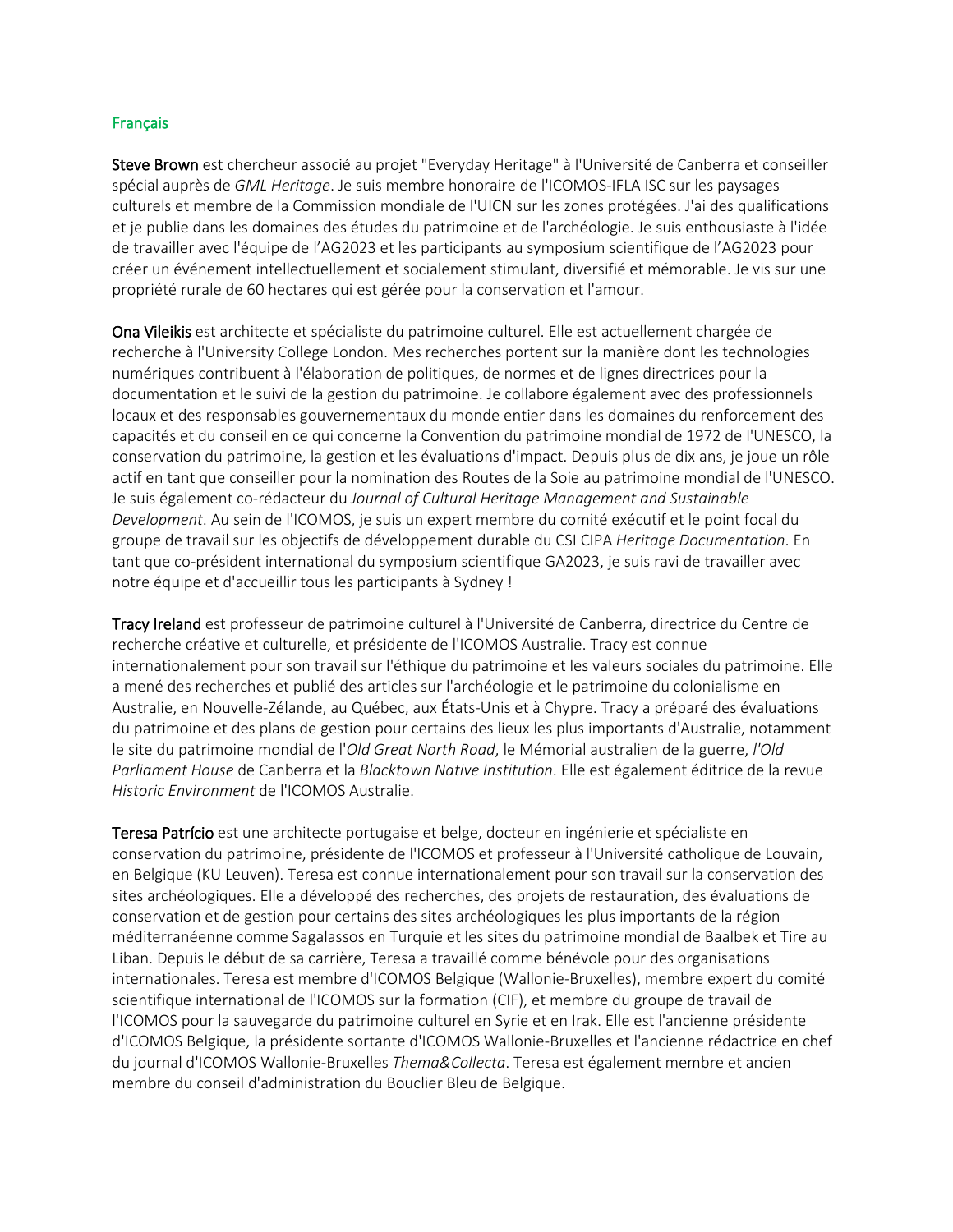Caitlin Allen est une archéologue et spécialiste du patrimoine basée à Sydney. Elle a travaillé pour le gouvernement de l'État de Nouvelle-Galles du Sud pendant près de 20 ans en tant qu'administratrice du patrimoine et praticienne. Elle est actuellement basée à l'université de Sydney, où elle prépare son doctorat et travaille en tant que chargée de cours dans le cadre du Programme de Maîtrise des Études sur les Musées et le Patrimoine. Ses recherches actuelles portent sur les avantages publics de la conservation archéologique dans les zones urbaines et sur la manière dont ces vestiges contribuent à la création de villes vivables et au bien-être des communautés. Caitlin est membre du comité d'approbation du *NSW Heritage Council*, membre expert de l'ICAHM et ancienne vice-présidente de l'ICOMOS Australie.

Anita Smith est archéologue et universitaire. Sa recherche porte sur le patrimoine mondial, les paysages culturels et le patrimoine culturel des îles du Pacifique. Elle est chargée de cours dans le cadre du programme de master en archéologie professionnelle à l'université de La Trobe à Melbourne, en Australie, et est membre de la délégation australienne auprès du Comité du patrimoine mondial de l'UNESCO en qualité d'experte culturelle (2017 – 2021). Elle conseille les communautés et les instances gouvernementales sur des propositions d'inscription au patrimoine mondial de sites culturels, comme le paysage culturel Budj Bim en Australie, récemment inscrit, ainsi que sur des programmes de conservation du patrimoine dans les îles du Pacifique où elle est depuis 2004 conseillère au Programme du patrimoine mondial pour le Pacifique. Les recherches qu'elle mène actuellement sur le terrain avec les communautés de l'île micronésienne de Yap permettent de cartographier l'importance de la monnaie de pierre yapaise dans le paysage social contemporain. Anita est membre de l'ICOMOS Australie et du Comité scientifique international de l'ICOMOS sur la gestion du patrimoine archéologique (ICAHM).

Tanya Koeneman est fière d'être originaire de la communauté aborigène de La Perouse ; elle est coprésidente du comité consultatif autochtone de l'AG 2020. Tanya est directrice chargée de la stratégie et résultats aborigènes au ministère de la planification, de l'industrie et de l'environnement de la Nouvelle-Galles du Sud, où elle participe à mieux planifier et gérer l'utilisation des terres en Nouvelle-Galles du Sud, notamment en ce qui concerne l'amélioration du développement économique des collectivités aborigènes et la promotion et la protection de la culture et du patrimoine aborigènes. Tanya était auparavant responsable d'équipe à la division du patrimoine du Bureau de l'environnement et du patrimoine, où elle était chargée de coordonner à l'échelle régionale l'inscription du patrimoine aborigène au Registre du patrimoine de l'État et des sites aborigènes en vertu de la loi sur les parcs nationaux et la faune. Tanya a également coordonné le financement du patrimoine aborigène dans le cadre du programme d'incitation pour le patrimoine de la Nouvelle-Galles du Sud et a siégé au comité consultatif sur le patrimoine aborigène du Conseil du patrimoine de la Nouvelle-Galles du Sud.

Mikel Landa est architecte titulaire d'un doctorat qui associe pratique professionnelle et travaux de recherche depuis plus de 25 ans. Il enseigne à l'ETSAUN tout en réalisant des projets de conservation dans son propre cabinet, Landa-Ochandiano arquitectos ; son cursus comporte une solide base technique et l'expérience de la recherche et la gestion des paysages culturels. Sa thèse de doctorat a été le point de départ de travaux de recherche constants sur les techniques douces de réparation du patrimoine en bois, qui a conduit à un grand nombre de travaux chirurgicaux de conservation dans cette spécialisation. Pendant 14 ans, il a dirigé la restauration du paysage culturel de la saline d'Añana, qui évoluait organiquement de façon continue, notamment la direction du Plan directeur, les travaux de conservation, la collaboration avec les parties prenantes et les administrations, la sensibilisation sur la viabilité de sa restauration, le respect de l'authenticité et la gestion du site.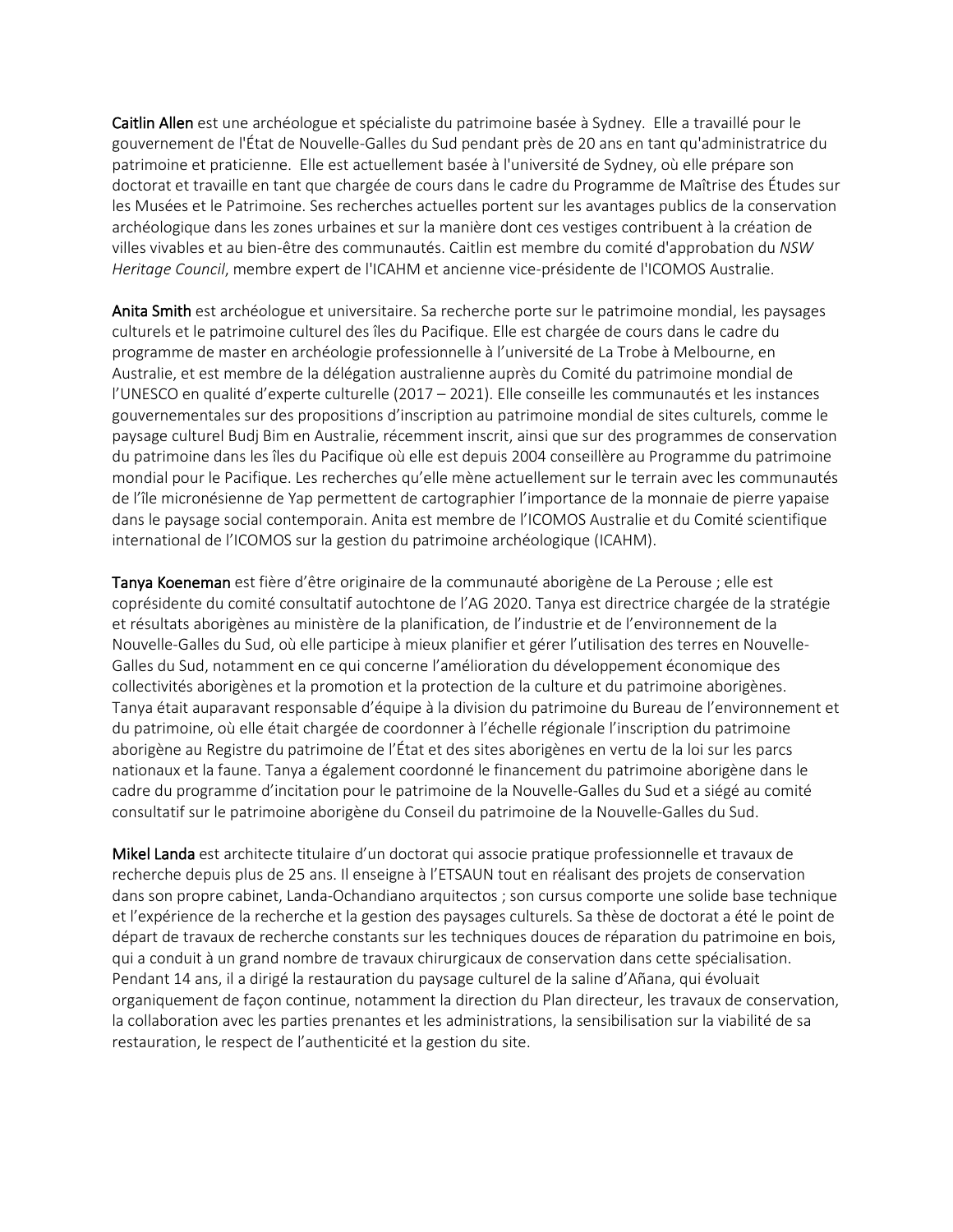Nupur Prothi - Dans le prolongement de ses études à Delhi et à York au Royaume-Uni, Nupur poursuit sa contribution à l'architecture du paysage, la planification et la conservation du patrimoine par la pratique et l'enseignement. Elle a contribué, par le biais de Beyond Built, un laboratoire de projets basé à Delhi, à des projets publics primés. Établie à Stockholm depuis 2017, elle espère être moteur de changement dans les domaines de l'eau, du patrimoine et du place making.

Elle s'est impliquée dans des actions de bénévolat au sein d'organisations internationales dès le début de sa carrière. Elle a été co-présidente du Symposium scientifique de la 19e Assemblée générale de l'ICOMOS à Delhi en 2017 dont le thème était « patrimoine et démocratie ». Elle est actuellement Secrétaire générale du Comité scientifique international de l'ICOMOS sur les paysages culturels et membre du Conseil consultatif de la Fédération internationale des architectes paysagistes (IFLA). Elle apporte aussi son concours à l'AIU (Association internationale des urbanistes) depuis plus de vingt ans. Dans sa quête d'un environnement urbain plus agréable à vivre, elle a à cœur de nouer un dialogue avec les enfants et les jeunes, ainsi qu'avec les jeunes professionnels, et de diffuser le savoir-faire nécessaire pour « lire le paysage ».

Nargiz Aituganova est directrice adjointe et associée de recherche au Département du Patrimoine Mondial et des Communications Internationales de l'Institut de Recherche Likhachev pour le patrimoine culturel et naturel, en Russie. Elle travaille également comme coordinatrice du patrimoine mondial du complexe historique et archéologique de Bolgar et organise chaque année des camps d'action pour les jeunes volontaires du patrimoine mondial à Bolgar et sur d'autres sites du patrimoine culturel en Russie. Nargiz est titulaire d'un master en études du patrimoine mondial à l'Université de Birmingham, au Royaume-Uni, et étudie actuellement l'archéologie classique et orientale à l'École supérieure d'économie de l'Université nationale de recherche, en Russie.

Ève Wertheimer - architecte en conservation basée à Montréal, Ève Wertheimer travaille depuis 20 ans à la conservation des bâtiments et des paysages. Son expérience pratique repose sur un vaste éventail de projets partout au Canada, dans les secteurs public et privé et dans divers postes liés à l'élaboration et la mise en œuvre de politiques patrimoniales au niveau gouvernemental. Cette multiplicité de perspectives lui permet d'explorer la relation entre théorie et pratique telle qu'elle se manifeste à la fois dans les politiques du patrimoine et de la planification et dans des projets spécifiques. Elle porte un intérêt particulier aux paysages culturels, notamment dans le contexte des aires naturelles protégées, et au rapport entre les patrimoines naturel et culturel et leur conservation. Impliquée en tant que bénévole auprès d'organismes patrimoniaux locaux, Ève est secrétaire de l'ICOMOS Canada et a participé avec enthousiasme à plusieurs des activités internationales de l'organisation.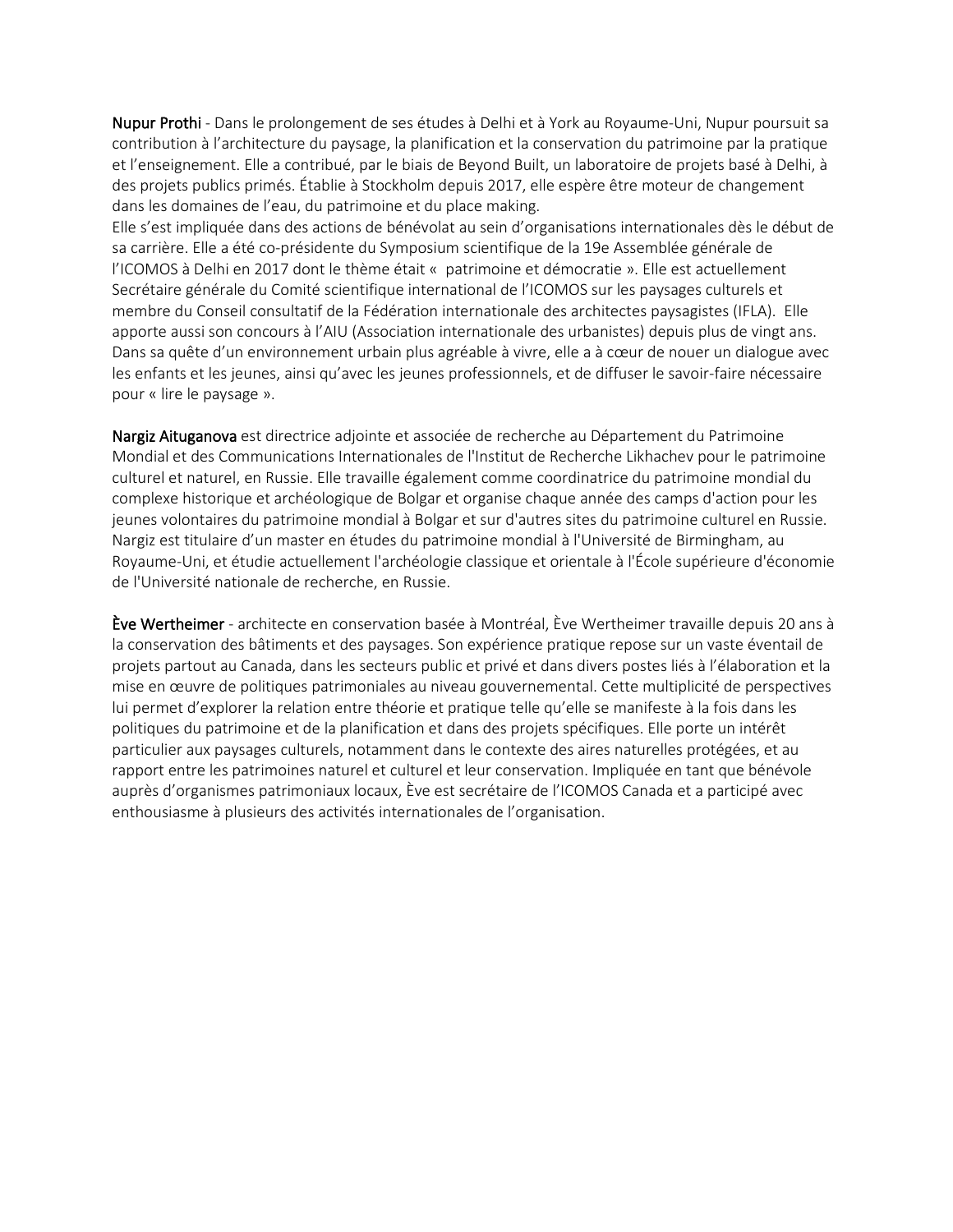Kristen Walker Painemilla fait partie, depuis dix-sept ans, de *Conservation International*. Elle est principale vice-présidente et directrice générale du *Policy Center for Environment and Peace* (centre des politiques environnementales et de la paix). Elle préside également le *Specialist Group on Indigenous Peoples Customary and Environmental Law and Human Rights* (groupe spécialisé dans le droit coutumier, de l'environnement et les droits de l'homme de peuples indigènes) dans le Commission pour l'environnement, l'économie et la politique sociale, dans la Commission de l'environnement, de l'économie et de la politique sociale (CEESP) de l'IUCN. La CEESP contribue à la mission de l'IUCN en lui apportant des informations utiles, son expertise et en promouvant des politiques et des actions pour harmoniser la conservation de la nature avec les préoccupations socioéconomiques et culturelles cruciales des communautés humaines – telles que la subsistance, les droits de l'homme et les responsabilités, le développement humain, la sécurité, la justice, et la gouvernance efficace et le partage équitable des ressources naturelles. Kristen a obtenu son diplôme d'Etudes sur l'Amérique latine et d'anthropologie à l'université George Washington et elle est l'auteur d'*Indigenous Peoples and Conservation: From Rights to Resource Management* (2010) (peuples indigènes et conservation : des droits à la gestion des ressources), le fruit d'années d'expérience de travail avec les peuples indigènes.

Verónica Heras est chercheuse dans le domaine du patrimoine culturel. Depuis 2007, elle est architecte pour l'Université de Cuenca. En 2009, elle obtient un master du Centre international de conservation Raymond Lemaire à la KULeuven. Plus tard, dans la même université, elle a effectué sa recherche doctorale où elle a développé un système de surveillance basé sur des stratégies de conservation préventive. Elle possède une vaste expérience en documentation théorique et patrimoniale; qui s'appuient sur des publications dans des revues scientifiques. Elle cherche actuellement à combiner la recherche scientifique avec la pratique et à la transmettre aux étudiants de son expérience d'enseignement à l'Université d'Azuay depuis 2017.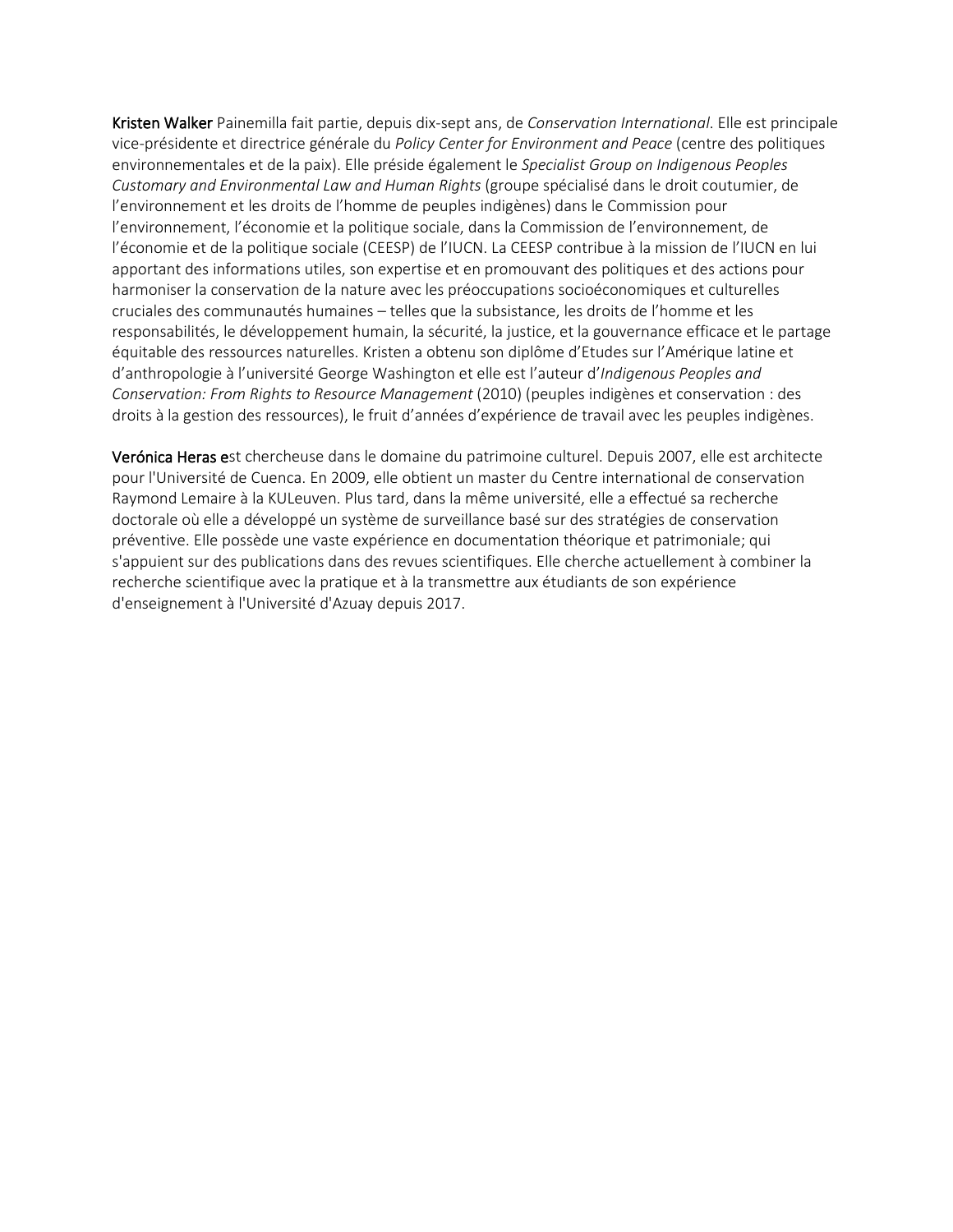## Español

Steve Brown es investigador asociado en el proyecto "Patrimonio cotidiano" de la Universidad de Canberra y asesor especial de GML Heritage. Soy Miembro Honorario del ICOMOS-IFLA ISC sobre Paisajes Culturales y miembro de la Comisión Mundial de Áreas Protegidas de la UICN. Tengo calificaciones y publico en los campos de estudios de patrimonio y arqueología. Estoy emocionado de trabajar con el equipo de GA2023 y los participantes del Simposio Científico de GA2023 para crear un evento intelectual y socialmente estimulante, diverso y memorable. Vivo en una propiedad rural de 60 hectáreas que se maneja para la conservación y el amor.

Ona Vileikis es arquitecta y especialista en patrimonio cultural, actualmente investigadora en University College London. Mi investigación explora la forma en que las tecnologías digitales contribuyen al desarrollo de políticas, normas y directrices para la documentación y el seguimiento de la gestión del patrimonio. También colaboro con profesionales locales y funcionarios gubernamentales de todo el mundo en los campos de desarrollo de capacidades y consultoría con respecto a la Convención del Patrimonio Mundial de la UNESCO de 1972, y la conservación, gestión y evaluaciones de impacto del patrimonio. He sido asesor activo de la nominación del Patrimonio Mundial de las Rutas de la Seda de la UNESCO durante más de una década. También soy coeditora del *Journal of Cultural Heritage Management and Sustainable Development*. En ICOMOS soy un miembro experto del Comité Ejecutivo y punto focal del grupo de trabajo de los Objetivos de Desarrollo Sostenible para el CCI CIPA Heritage Documentation. ¡Como copresidente internacional del Simposio Científico GA2023, estoy emocionada de trabajar con nuestro equipo y dar la bienvenida a todos los participantes en Sídney!

Tracy Ireland es profesora de patrimonio cultural en la Universidad de Canberra, directora del Centro de Investigación Creativa y Cultural y presidenta de Australia ICOMOS. Tracy es conocida internacionalmente por su trabajo sobre la ética del patrimonio y los valores sociales del patrimonio y ha investigado y publicado sobre la arqueología y el patrimonio del colonialismo en Australia, Nueva Zelanda, Quebec, EE. UU. y Chipre. Tracy ha preparado evaluaciones del patrimonio y planes de gestión para algunos de los lugares más importantes de Australia, incluido el sitio del Patrimonio Mundial Old Great North Road, el Australian War Memorial, Old Parliament House, Camberra y Blacktown Native Institution, y es la editora de Revista *Australia ICOMOS Entorno Histórico*.

Teresa Patrício es una arquitecta luso-belga, doctora en ingeniería y especialista en conservación del patrimonio, presidenta de ICOMOS y profesora de la Universidad Católica de Lovaina, Bélgica (KU Leuven). Teresa es conocida internacionalmente por su trabajo de conservación de sitios arqueológicos. Ha desarrollado investigaciones, proyectos de restauración, conservación y evaluaciones de gestión para algunos de los conjuntos arqueológicos más importantes de la región mediterránea, como Sagalassos en Turquía y los sitios del Patrimonio Mundial de Baalbek y Tire en el Líbano. Desde el principio de su carrera, Teresa ha trabajado como voluntaria para organizaciones internacionales. Teresa es miembro de ICOMOS Bélgica (Valonia-Bruselas), miembro experta del Comité Científico Internacional de Formación de ICOMOS y miembro del Grupo de Trabajo de ICOMOS para la Salvaguarda del Patrimonio Cultural en Siria e Irak. Es la ex-presidenta de ICOMOS Bélgica, la presidenta saliente de ICOMOS Valonia-Bruselas y la ex-editora de la revista de ICOMOS Valonia-Bruselas

*Thema&Collecta*. Teresa también es miembro y ex-miembro de la junta del Escudo Azul de Bélgica.